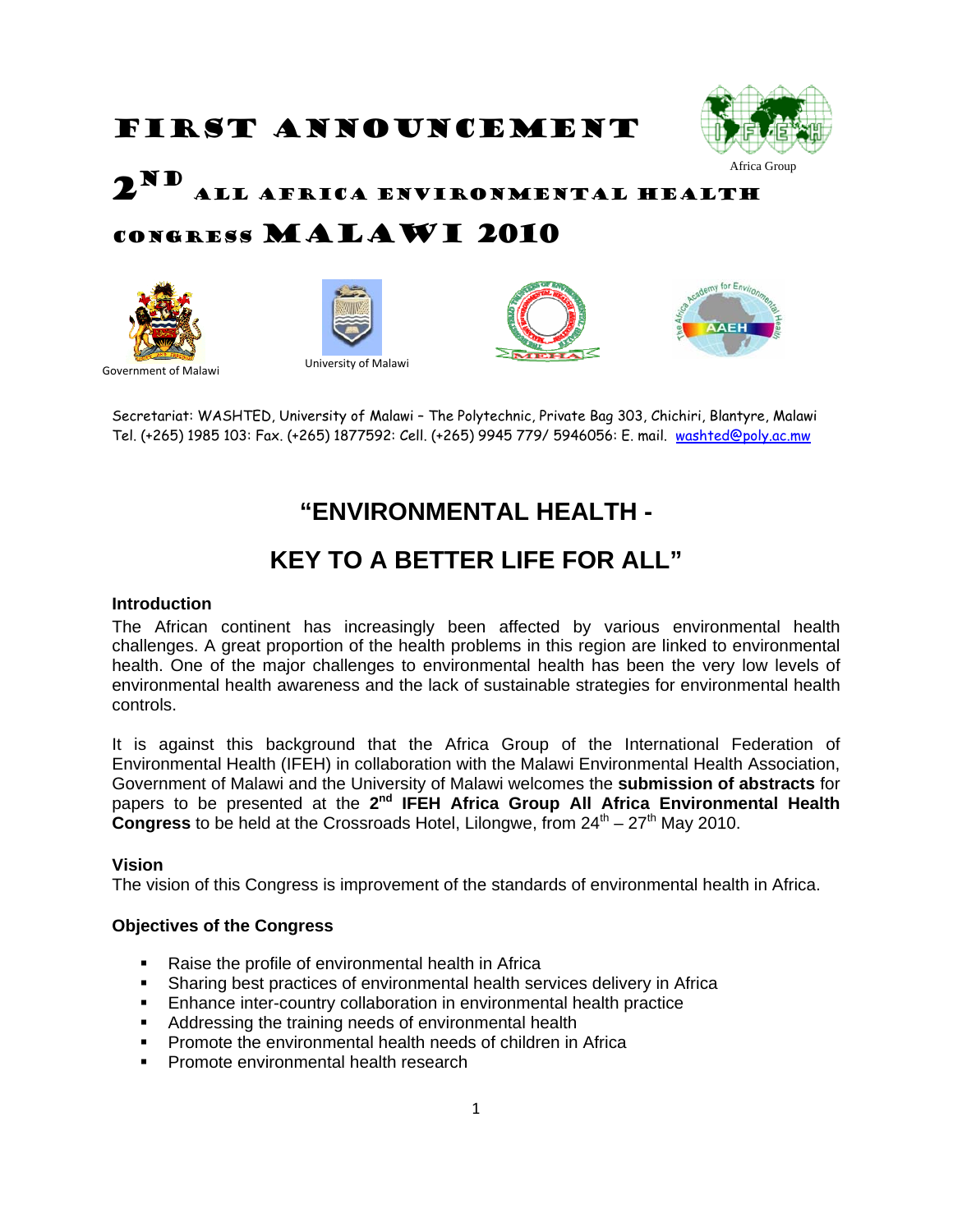#### **Congress Sub-Themes**

Water and Sanitation, Food Safety, Chemicals and Pesticides, Environmental Remediation, Community Development, Data use and Information Management, Environmental Pollution, Disease Surveillance, Port Health, Disaster Management, Community/Child Health,, Environment and Health, Waste Management, Policy and Legislation, Occupational Health and Safety, Research, Environmental Health Training and Development, Climate change and health, and Communicable diseases

#### **Targeted participants**

The conference will target various groups of specialists, managers, students, practitioners, entrepreneurs, and leaders involved directly or indirectly with environmental health science, practice, and research. Environmental health agencies are therefore encouraged to send participants to the conference.

#### **Congress medium**

A combination of communication media will be used for the Congress. The main method will be oral and poster presentations organised in thematic sessions. Large group and plenary sessions will be included for major pertinent issues. In addition, the following techniques will be used:

- **Focus group discussions**
- **Invited addresses**
- **Exhibitions**
- **Local field visits**

### **Guidelines for Abstract**

#### **A Abstract format**

- Abstract should be prepared by MS Word using font not smaller than 12 point
- Author and co-author(s) names, institutions/departments/organisations, are to be typed under the title. Underline the name of the presenting author and do not include degrees or professional titles
- The title of abstracts must be in CAPITAL letters not exceed 255 letters and the abstract text must contain not more than 250 words
- Abstract must be written in English and the text must be single-spaced. All margins should be 30 mm. Leave a blank line between paragraphs and do not indent paragraphs
- The use of tables and figures in abstract is discouraged

#### **B Abstract content**

- **Dbjectives**
- **Study methods**
- **Results**
- Conclusion
- **Recommendations**